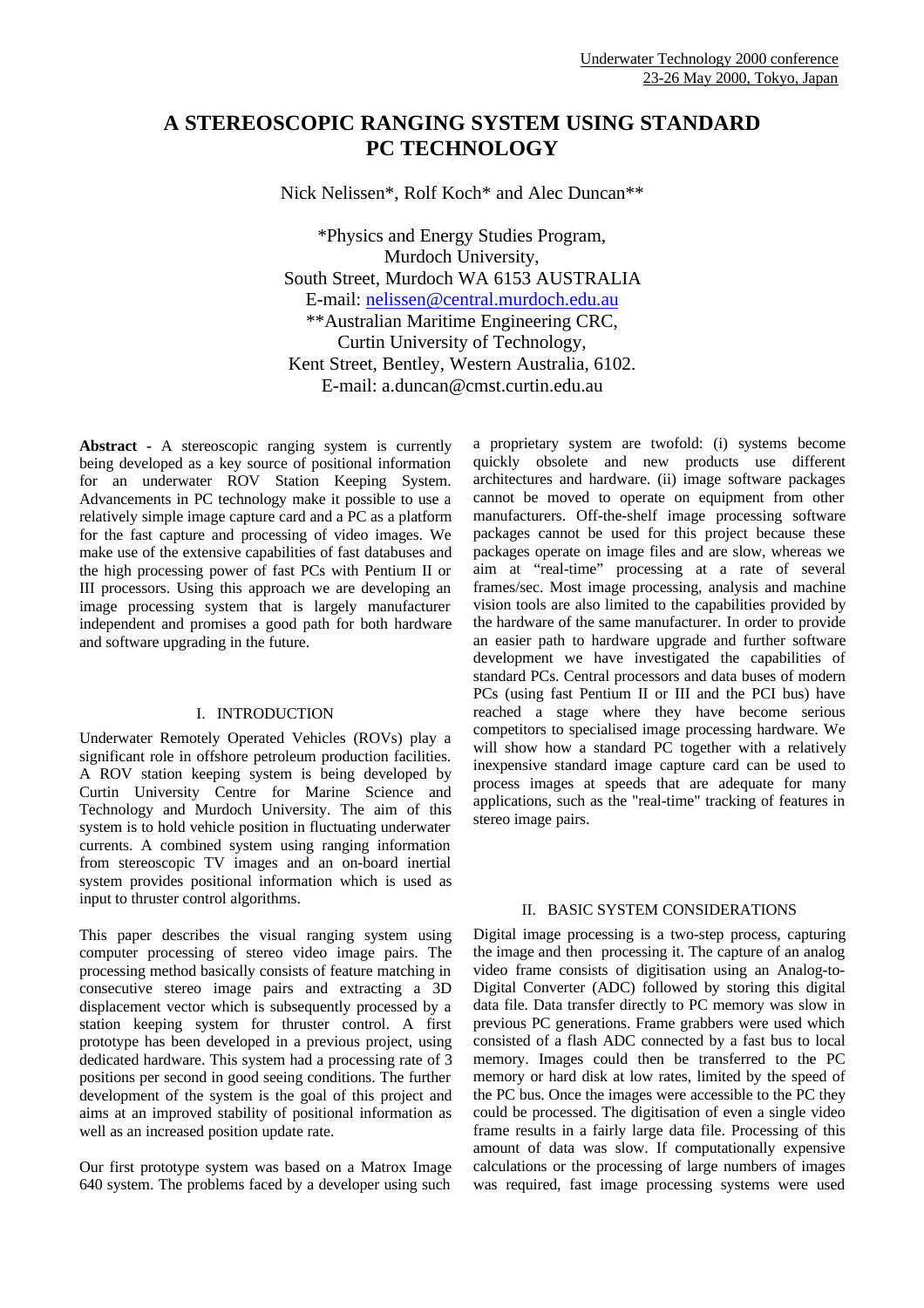with on-board fast processing architectures and fast data buses. Recent developments in PC architecture and processors have vastly improved computing power and data transfer rates. It is now possible to do serious image processing using a simple capture card interfaced to a PC.

The advantages of the generic PC approach can best be shown by a comparison with the dedicated hardware approach. Although dedicated systems often have the advantage of overall processing speed, it can be difficult to make best use of this. There are two possible cases where this arises.

In the first case maximum performance must be achieved from given hardware. Our application is an instance of this case. The processing must be done so as to provide realtime positional information. Software is not available off the shelf for this. Increased speed of processing has the effect of improving the reliability of our tracking algorithm and reduces synchronisation problems with the station keeping system. In situations such as this, compared to offline processing, delays degrade the system as opposed to just being annoying to the operator who waits in an offline situation.

To achieve the maximum processing speed, it is required that native code be written at the lowest level. Dedicated hardware, by definition, lacks portability. It is unlikely that code written for one manufacturer's hardware will run natively on another system. Furthermore these hardware systems often lack a clearly defined upgrade path. There is a reasonably probability that the manufacturer may discontinue the entire product line at some stage. This could result, at best, in heavy reworking of the software or at worst having to start from scratch. By using generic PC hardware, this danger can be avoided. The PC has an almost 20 year track record of physical backward compatibility. Code from the original 8086 can still be run successfully on the latest Pentium series, although of course much faster.

In the second case is where the ultimate speed of processing is not the most important requirement. This is often the case where photogrammetric work can be done offline from pre-recorded images. These may be single frames or movie sequences. The key point here is that the work is not done in real-time, although the task should not take so long as to be uneconomic or unrealistic. Delays here are annoying but not fatal and generally do not degrade algorithms, as they do in our real-time example. To facilitate this most manufacturers have created software libraries that allow a certain degree of portability between their systems. This level of abstraction allows manufacturers to change their hardware, while retaining backward compatibility in the consumer's code. A further application layer of code can be provide that eliminates the need for program development. This application layer may or may not be part of the manufacturer's complete package. For example, Adobe Photoshop is independent of any

particular hardware. This application layer software is not always available for real-time applications.

There are three major disadvantages with this approach. Firstly, there is a processing overhead involved in abstract software libraries, thus the optimum speed is usually not achieved. Secondly, the libraries only allow operations that the designers of the library have included. If operations are required that are not in the library, and this is often the case with innovative developments, then the non-portable, low level approach, with all its drawbacks, must be used. Thirdly, the libraries are only portable between the different hardware of only one manufacturer, thus none of the advantages of cross-platform compatibility are attained.

The generic PC approach has distinct advantages in both real-time and offline image processing.

With this approach almost any manufacturer's hardware can be used with minimal or no modification to the software. Usually the only difference will be in the selection of the video capture card and the appropriate device drivers. The capabilities and operation of these cards are very similar across the range as they basically all just deposit image data in the selected area of memory.

PCs have a clear upgrade path. According to Moore's law, ''the processing power of a given chip should double every 18 months''. It is highly unlikely that PC manufacturers will break with backward compatibility, thus current software should run faster and without modification on subsequent PC platforms.

A further advantage is that much of the support software has already been written. For offline processing there are packages available, such as Photoshop and GIMP (GNU image manipulation Program), that provide the user with interface, image viewing, storage and basic manipulation facilities. These basic facilities can be extended by the use of plugins which provide additional operations. Custom plugins can easily be written to provide innovative processing.

Real-time processing does not make as much use of these packages during actual operations. However, they are still useful for software development and testing. In our system we made extensive use of GIMP to approximate the results of various algorithms before any code was written.

## III. THE SYSTEM

Our system is a Dell Poweredge 4200 server with dual PII333MHz processor, 128MB of RAM and dual PCI bus. It should be noted that typical desktop speeds are approaching 500MHz and 128MB RAM is now considered standard. There are two capture cards, one on each PCI bus. One capture card will be used to pipe stereo video directly to the VGA display for the operator and is not involved in the image processing. This aspect of the system